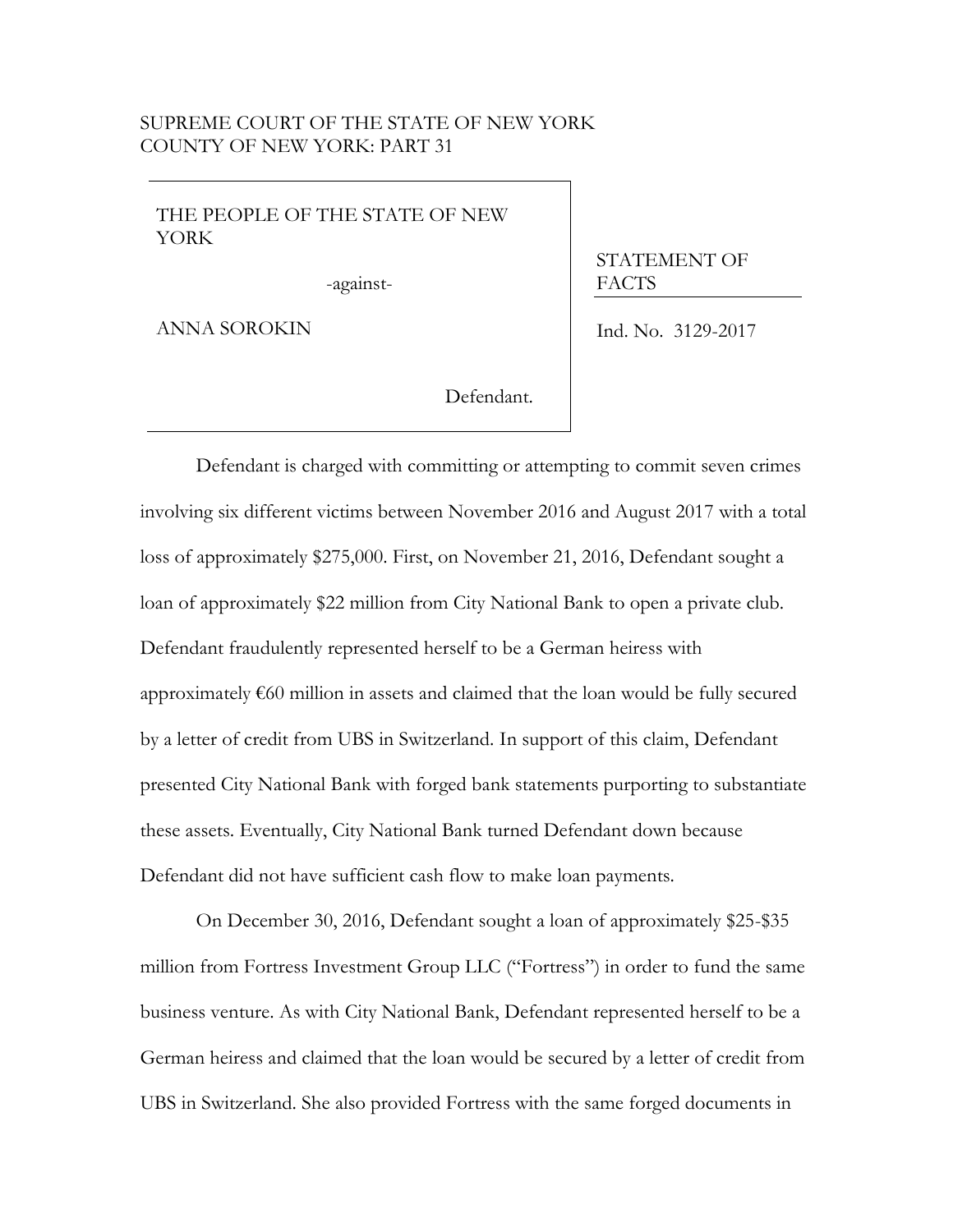order to substantiate her assets. As a prerequisite to proceed with the due diligence process, Fortress required Defendant to provide \$100,000 as a good faith payment to cover Fortress's legal expenses and due diligence costs. After repeatedly assuring employees at Fortress that a wire transfer was on its way to cover this amount, Defendant contacted an employee at City National Bank on January 11, 2017 seeking a loan for the \$100,000, claiming that it would take her too long to liquidate her assets in Germany and wire the funds to the United States. Relying upon Defendant's representations as to her foreign assets, representations purportedly substantiated by the forged bank documents, City National Bank allowed Defendant to overdraft her account by \$100,000. Defendant assured employees at City National Bank that she would wire the funds within days to cover the overdraft. Defendant repeatedly claimed that she had wired the funds, even providing employees at City National Bank with fake wire confirmations, but the funds never materialized.

On February 2, 2017, under pressure from Fortress to arrange a meeting with a UBS banker in Switzerland who could verify her assets, Defendant claimed to be receiving funding for her project from her father and withdrew herself from consideration for a loan from Fortress. Approximately \$55,000 of the good faith deposit remained, which Defendant had wired into a Citibank, N.A. ("Citibank") account under her control. Defendant frittered away these funds on personal expenses in about one month's time, spending the funds on her upkeep at 11 Howard—a luxury hotel, high-end fashion purchases from Net-a-Porter and Forward by Elyse Walker, sessions with a personal trainer, Apple, and other personal expenses.

2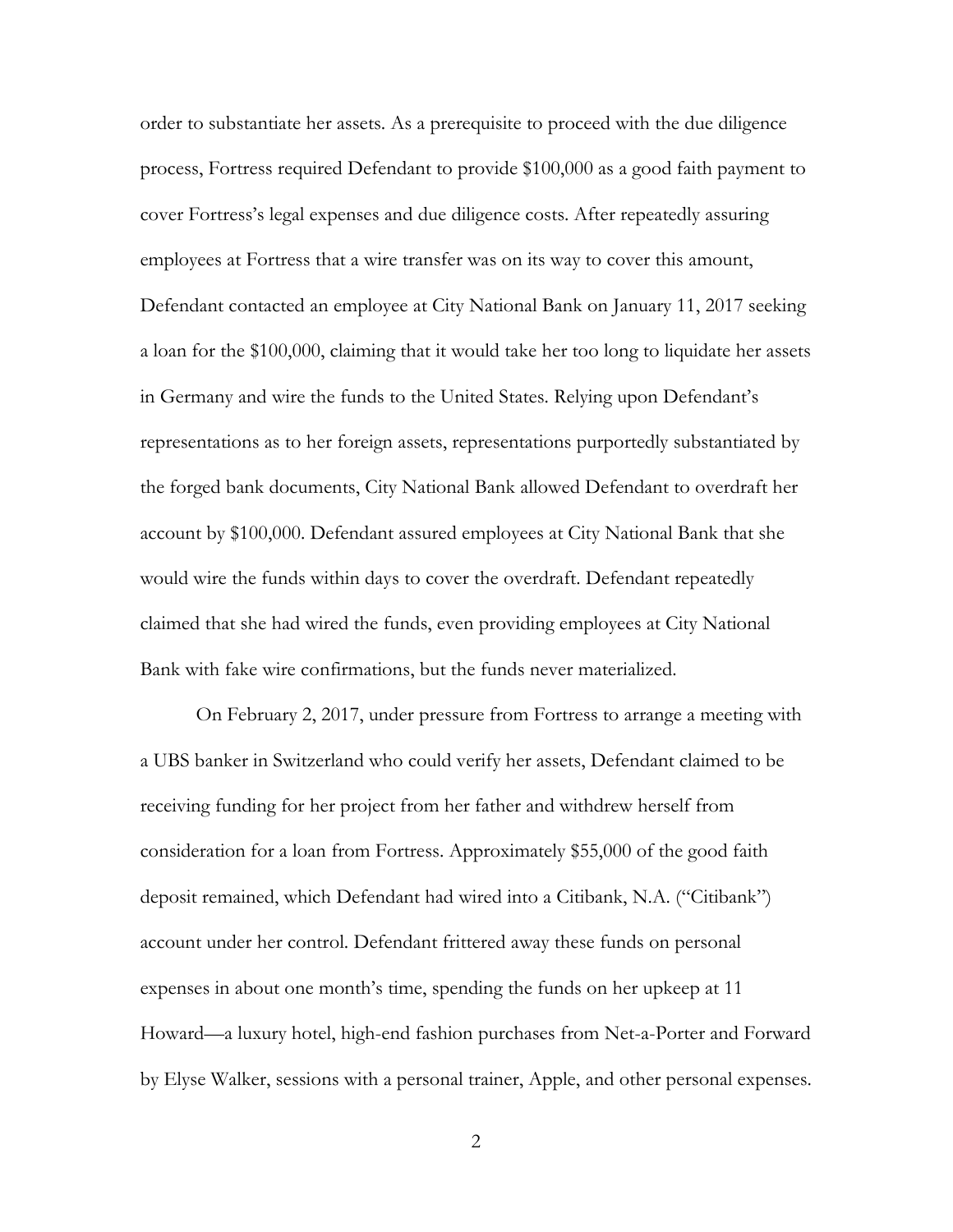Faced with a substantial bill from 11 Howard, where she was living, beginning on April 11, 2017, Defendant deposited \$160,000 in bad checks into her Citibank account and transferred \$70,000 from the account before the checks were returned, including a \$30,000 wire transfer to 11 Howard.

On May 5, 2017, Defendant booked a chartered flight from Fly Blade, Inc. to go to and from Omaha, Nebraska so that she could attend the Berkshire Hathaway shareholders' meeting in Omaha, Nebraska, a trip that cost approximately \$35,400. After the trip, Defendant repeatedly assured employees of the company that she had sent a wire in payment for her air travel. As before, Defendant even sent them a fake wire confirmation, indicating that funds had been sent to them, but the money she supposedly had sent again never materialized.

Meanwhile, Defendant cultivated a friendship with an individual whom she met through friends. Defendant offered to take this friend on an all-expenses paid trip to Morocco, having informed the friend that she had a substantial trust fund in Germany at her disposal. Defendant booked a luxury villa in Marrakesh, complete with three bedrooms, a private swimming pool, and a dedicated butler. When it came time to pay, however, Defendant offered up her debit card for payment knowing that it would be declined for lack of funds and then pressured the friend into offering up her credit card instead, claiming that she would pay the friend back. The friend ended up footing the bill for the entire trip, which came to approximately \$62,000 for a sixnight stay. After the trip, Defendant sent the friend fake wire confirmations to show

3